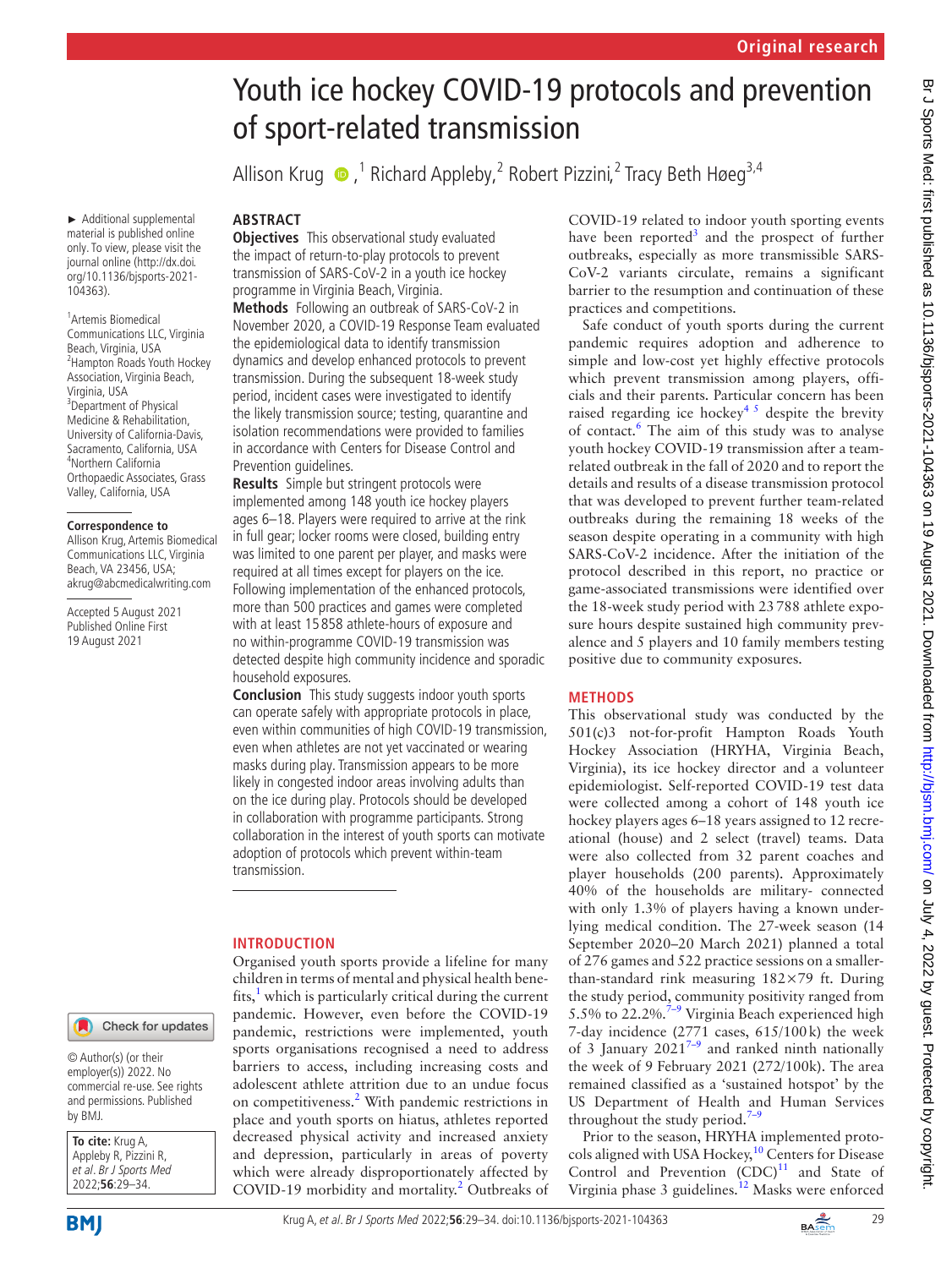<span id="page-1-0"></span>

| Pre-enhanced protocols compared with the enhanced protocols used during the 18-week surveillance period<br>Table 1 |                                                                                                                                             |                                                                                                                                                                                  |
|--------------------------------------------------------------------------------------------------------------------|---------------------------------------------------------------------------------------------------------------------------------------------|----------------------------------------------------------------------------------------------------------------------------------------------------------------------------------|
|                                                                                                                    | <b>Pre-enhanced protocols</b><br>(14 September 2020-15 November 2020)                                                                       | Post-enhanced protocols<br>(16 November 2020-20 March 2021)                                                                                                                      |
| Masks*                                                                                                             | Required for all indoors<br>▶<br>Not required on ice for players or coaches                                                                 | Required for coaches on ice and bench<br>Players not required to mask on ice or bench                                                                                            |
| Locker rooms*                                                                                                      | Open                                                                                                                                        | Closed, all players arrive at rink fully geared up or use outdoor locker rooms<br>Goalies assigned a locker room                                                                 |
| Building entry*                                                                                                    | No restrictions                                                                                                                             | 5 min prior to practice or game, immediate exit<br>No hockey bags permitted in building<br>Rain protocol: players assigned to locker rooms and separate areas<br>throughout rink |
| Spectators*                                                                                                        | No capacity limits                                                                                                                          | One parent per player in building for practices and games<br>Exception if one parent volunteering on scoresheet, time clock or penalty<br>box                                    |
| Game operations*                                                                                                   | Stop-clock periods                                                                                                                          | Switch to run-clock periods to provide additional time between games to clear<br>out building                                                                                    |
| Travel team tournaments*                                                                                           | Weekend tournaments authorised                                                                                                              | $\blacktriangleright$ No overnight travel<br>If overnight travel unavoidable, team must quarantine for 10 days on<br>returning                                                   |
| Symptom screening*                                                                                                 | CDC case definition, including fever (>38°C), cough, shortness of<br>breath, muscle aches, change in taste/smell, etc.                      | Revised to focus on common cold symptoms: headache, sore throat, fatique,<br>runny nose<br>Fever criteria reduced to $>37.5^{\circ}$ C                                           |
| Distancing                                                                                                         | Required in lobby and all off-ice areas, not required on ice                                                                                | Same                                                                                                                                                                             |
| <b>Testing</b>                                                                                                     | Voluntary                                                                                                                                   | Voluntary                                                                                                                                                                        |
| Case reporting                                                                                                     | Mandatory                                                                                                                                   | Mandatory                                                                                                                                                                        |
| Quarantine                                                                                                         | Consistent with CDC guidelines; including 7 days reduced<br>quarantine option for those with no symptoms and negative test<br>on day 6 or 7 | Same                                                                                                                                                                             |
| Isolation                                                                                                          | Consistent with CDC quidelines: 10 days from onset of symptoms Same<br>or positive test                                                     |                                                                                                                                                                                  |
| Density on ice                                                                                                     | 50% (split teams, reduced ice time by half)                                                                                                 | Maintained split teams until 4 January 2021 then returned to full density                                                                                                        |
| *Major changes implemented which exceeded USA hockey, state and/or CDC recommendations.                            |                                                                                                                                             |                                                                                                                                                                                  |

CDC, Centers for Disease Control and Prevention.

in the building, player case reporting to the hockey director was required as a condition of participation and uniform case reporting forms were used, but on-ice masking and distancing for players and coaches was not required, consistent with the  $WHO's$  recommendation<sup>13</sup> against use of face masks during vigorous physical activity. In early November 2020, a teamrelated outbreak was associated with an indoor picture night that led to 36 confirmed SARS-CoV-2 infections (33 among players, coaches and parents, and 3 among siblings). Cases among players and adults were investigated by the epidemiologist for exposures to detect within-rink transmission, and contact tracing was conducted to prevent onward transmission. Based on this investigation, an enhanced protocol was developed [\(table](#page-1-0) 1), and the 27-week study period described in this report consists of two phases: (1) the first 9 weeks (14 September 2020–15 November 2020) including the outbreak investigation and new protocol development; and (2) the 18 weeks following return-to-play (16 November 2020–20 March 2021) during which time protocol adherence and effectiveness was monitored.

## **Outbreak investigation and protocol development**

On 31 October 2020, two symptomatic parents received positive antigen test results for SARS-CoV-2, 6days after returning from an out-of-state tournament. The two travel teams were quarantined and asked to test, report the test date, symptom onset date, test type and result. These data were entered in the line listing [\(online supplemental 1](https://dx.doi.org/10.1136/bjsports-2021-104363)). Given the possibility of interaction between travel and house teams, the hockey director put the entire programme on a 14-day quarantine for testing and investigation. The hockey director notified all HRYHA households

to be vigilant for symptoms resembling the common cold and to seek testing.

During the quarantine, all HRYHA families with a symptomatic household member were asked to test and report their results to the hockey director. Families were requested to supply the following information: date of test, type of test (PCR or rapid), test result, symptomatic/asymptomatic status and date of symptom onset. Following case investigation, likely exposure source was recorded as well. Fifty-five reverse transcriptionpolymerase chain reaction (rtPCR) and rapid antigen tests were conducted and 36 were positive: 14 players/siblings, 14 parents and 8 coaches. The asymptomatic fraction was 14% (players/ siblings); all coaches and parents reported mild symptoms. Importantly, no fever >38°C was reported. Case investigation with the two travel teams suggested initial exposures began during the tournament weekend through contact with infected adults and children. An epidemiological curve ([figure](#page-2-0) 1) was created using the symptom onset date to estimate the initial spreading event based on median time to symptoms of 5days. Specifically, counting back 5days from the peak of the curve, picture night was identified as the likely source for the second wave of infections. Picture night was associated with increased foot traffic through the rink lobby as HRYHA families came for team and individual photos, increasing conversation among parents and players. A small break room was used for individual and sibling photos; no food or drink was involved in the event.

Parents with a child testing positive for SARS-CoV-2 consistently described the subtle symptoms as 'just like the common cold', and therefore, had not sought testing prior to the quarantine because the symptoms did not align with the CDC case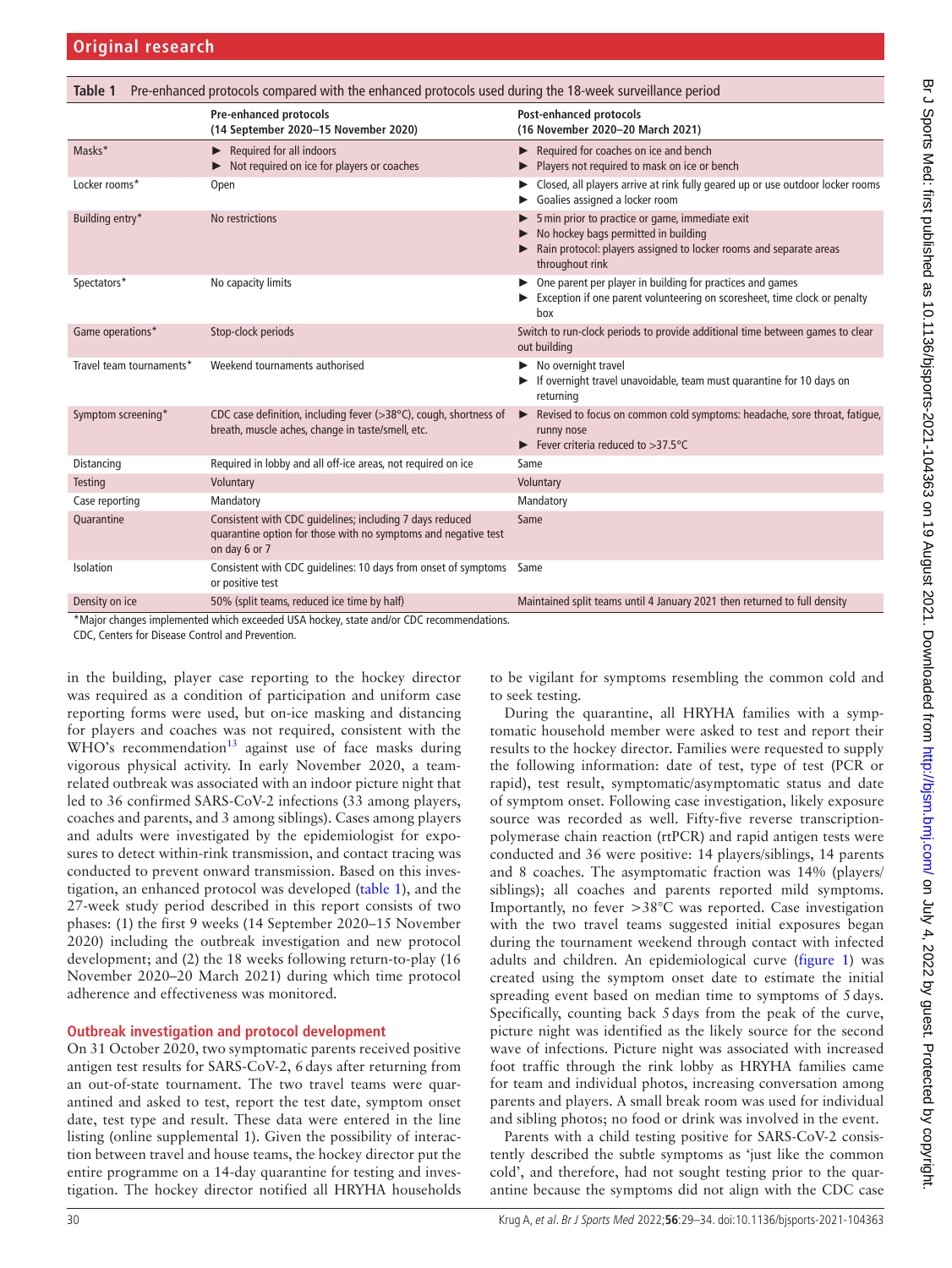

<span id="page-2-0"></span>**Figure 1** Outbreak epidemiology for 33 cases detected on 31 October 2020–10 November 2020 by date of symptom onset and player/parent/ coach status (three positive siblings not included).

definition. Parents tended to report one or more of the following: sore throat, headache, slight cough, fatigue and feverish. Understanding that the subtle symptoms of COVID-19 in children were often undetected by parents motivated a key change in the rink's protocols to increase awareness.

#### **New protocols developed**

The hockey director formed a COVID-19 Response Team composed of the director, assistant hockey director, head coach, epidemiologist and the director of the partner rink. The goal of the enhanced protocols was to ensure players did not become close contacts of each other, thus preventing within-team transmission and avoiding full team quarantines if possible. With community COVID-19 incidence rising, it was anticipated that community exposures would be inevitable. Better distancing was needed to prevent gathering and conversation in places with poor ventilation. Vulnerabilities were assessed in the protocols when the season began. These weaknesses were discussed with the COVID-19 Response Team in the context of player and parent movement within the facility. Three high-risk transmission opportunities were identified for further mitigation: lines (while waiting to enter the ice or for drills to start), locker rooms and the lobby.

#### Parent and coach participation in protocol development

To engage members in this observational study, a series of video calls was organised with head coaches, then with all coaches and team managers, to develop enhanced protocols to increase distancing in the rink and reduce off-ice player contact. A volunteer physician was available to consult regarding unusual symptoms. Routine email communications to all HRYHA families provided updates and guidance. Families were encouraged to contact the hockey director or epidemiologist with any questions or feedback. An anonymous online survey was conducted at the end of the season to solicit further information regarding infections and comments from programme participants.

The new protocols included the following in addition to existing policies [\(table](#page-1-0) 1): split practices were continued to reduce density on the ice by 50%; families were asked to have skaters in full gear before entering the rink; rink entry was restricted to <5min prior to practices or games; drills were selected in advance and distributed to coaches and players for review to reduce clustering during instruction; games were switched to a continuous rather than stop-clock to increase the amount of time between games for cleaning and building ventilation; bags

were prohibited in the rink to prevent changing in unauthorised areas; locker rooms were reserved strictly for single goalie use; one parent per player was permitted in the building to minimise congestion and break rooms were closed. No effort was made to space players on the bench but given coaches often yell from behind and above the unmasked players, the coaches were required to mask on the ice and bench. In the 30min break between games, the public areas of the rink (eg, bathrooms, counters and table-tops) were cleaned according to CDC recommendations. Doors were already equipped for no-touch operation. Mask use among players on the ice was considered but not implemented, consistent with WHO guidelines<sup>[13](#page-5-9)</sup> given the difficulty of breathing during exertion and the challenge of hydration during fast rotations on and off the bench. Travel teams were banned from participating in 'tournament weekends'; instead, both games were played on a single day to eliminate overnight interstate travel. In the one case where that was not possible, the travel team quarantined from all ice activities for 10 days following the trip.

Team managers were consulted regarding barriers to protocol adoption. In response to this discussion, mats were placed outside the rink to facilitate parents dropping off hockey players in skates. Two outdoor 'locker rooms' were established with folding chairs and mats to facilitate high school players gearing up. Parents who volunteered for various game-related jobs, such as scoreboard, time clock or penalty box, were permitted to have a spouse enter the rink as well.

#### **Return to play**

On resumption of play the week of 16 November 2020, a revised symptom list was published, including the following subtle common cold symptoms: temperature >37.5°C, fatigue, chills, slight passing headache, sore throat, sniffles, dry cough (intermittent), focal soreness in muscles ('hot spots'). These symptoms were identified during 13 parent interviews conducted during case investigations regarding children who had tested positive during the initial outbreak. Parents were asked to look for 'the common cold'; notably, no fevers nor reports of altered taste or smell were reported among children. To boost testing uptake and prevent onward transmission, the rink invited the local health department to conduct a free testing event on-site prior to the Thanksgiving holiday and three additional asymptomatic cases were identified. These were recorded on the line list.

When a family reported a positive case or potential exposure, the director recorded the data on the line list (date of test, type of test, asymptomatic/symptomatic status, date of symptom onset, household contacts and test results, and likely exposure source) then referred the parent to the epidemiologist for contact tracing, testing recommendations and isolation and quarantine exit dates. The epidemiologist provided guidance on test selection and interpretation according to the best available CDC guidance at the time and in consultation with the local health department, which was overwhelmed with community and school-based contact tracing. For symptomatic individuals, the rapid antigen test was recommended due to the quick turnaround time; for individuals without symptoms who were least 3days from the date of exposure, the rtPCR was recommended for its sensitivity. A negative rapid test despite symptoms prompted discussion about seeking a confirmatory rtPCR. All testing was voluntary and accessed through community resources such as public health testing, urgent care clinics and pharmacies. The epidemiologist recorded all symptom onset dates and household contacts on a whiteboard calendar, computed quarantine exit dates and texted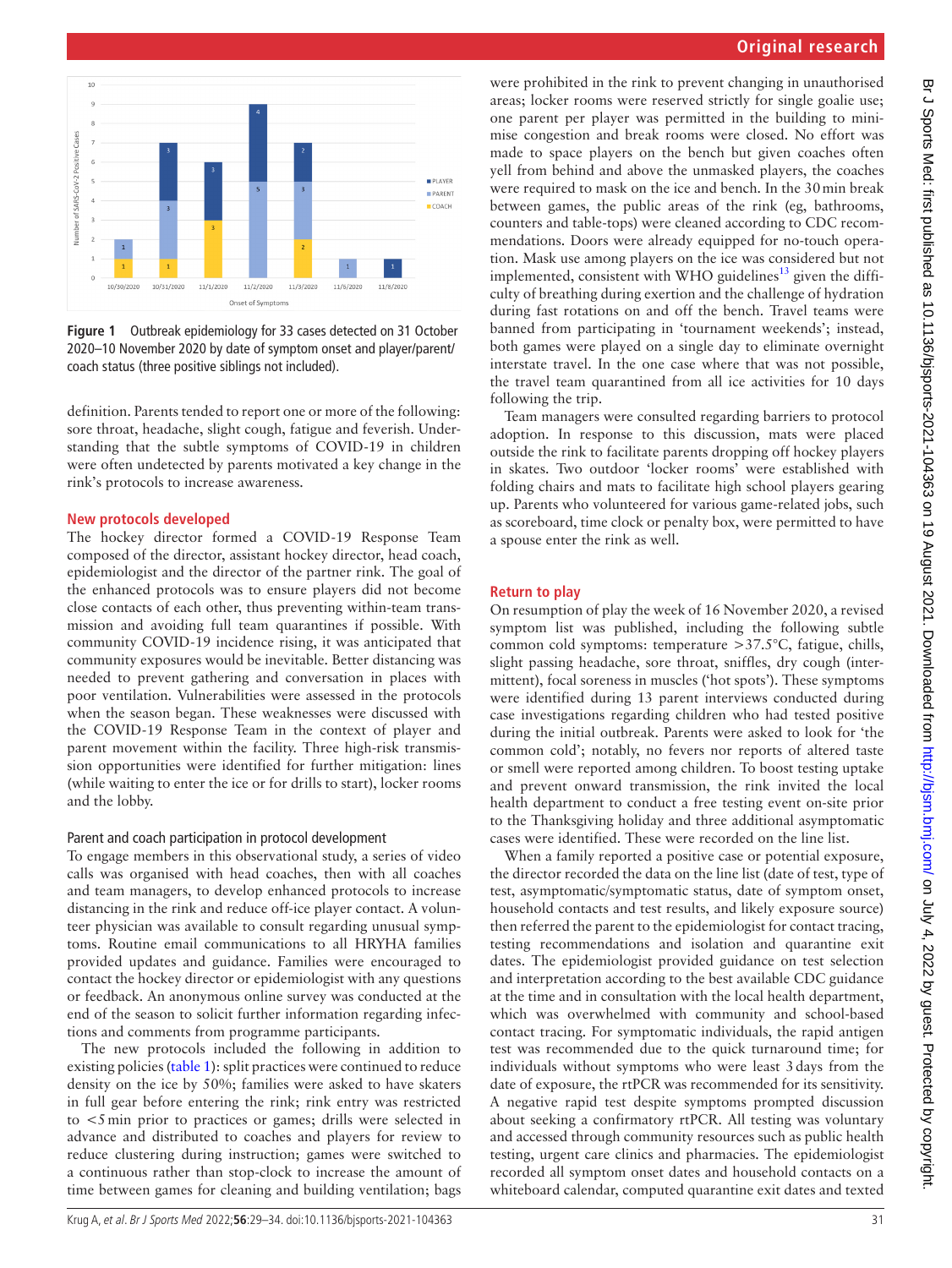# **Original research**

a picture of the white board to the family and the coach to ensure all were aware of return-to-play dates. The epidemiologist then emailed a conversation summary to the hockey director and included return-to-play dates. If potential exposures were identified during the infectious period, the team was notified, and parents were asked to self-monitor and seek testing if symptoms emerged. Given the greatly reduced likelihood of secondary transmission from an asymptomatic case (0.7%) compared with a symptomatic index case  $(18.0\%)$ ,<sup>14</sup> a full team quarantine was only imposed if an athlete practised or competed while symptomatic. Full team quarantines were not mandated if an athlete was asymptomatic and later found to be positive for SARS-CoV-2 because on-ice exposures, although unmasked, were considered to be low-risk interactions given the close contact is measured in seconds.<sup>6</sup> Individual and family quarantines were required when contact tracing suggested an exposure to a SARS-CoV-2 positive individual.

Given the success of the post-protocol 6-week trial, the programme returned to full practice sessions the week of 4 January 2021, thus doubling the density of players on the ice during practice. It was understood that a post-holiday surge would put pressure on the protocols and the HRYHA community was reminded to be vigilant for symptoms and refrain from attending practices or games if anyone in the household became symptomatic. The protocols focused on symptom awareness given that some families experienced challenges with insurance denials for testing and paid out-of-pocket for tests. It was also understood that some fraction of cases would remain undetected. To estimate this unreported fraction, a brief online householdbased survey was conducted at the end of the season (20 February 2021–13 March 2021). Invitations to participate in the survey were emailed to all HRYHA members, links were circulated via team messaging platforms, and one response per household was requested. The proportion of adults and players with a history of infection, and the proportion of adults reporting vaccination were computed.

## **RESULTS**

Two study periods comprise this report: (1) 9-week pre-enhanced protocol period from 14 September 2020 to 15 November 2020 and (2) 18-week post-enhanced protocol period from 16 November 2020 to 20 March 2021 ([figure](#page-3-0) 2). Comparing cumulative incidence during the pre-enhanced and postenhanced protocol periods, 14 (9.5%) vs 5 (3.4%) players reported infection. Among coaches, 8 (25%) vs 1 (3.1%) reported infection. Among parents, 14 (7%) vs 10 (5.0%) reported infection. One quarantine period for both high school teams was implemented during the post-enhanced protocol period in response to



<span id="page-3-0"></span>**Figure 2** Likely transmission source for SARS-CoV-2 cases among Virginia Beach Youth Ice Hockey Programme, 15 September 2020–20 March 2021.



<span id="page-3-1"></span>**Figure 3** Enhanced protocols prevent within-team transmission despite high sustained community incidence of SARS-CoV-2 in Virginia Beach City, 15 September 2020–20 March 2021.

community exposures. Player case investigation by the epidemiologist found all five to be the result of household transmission and no onward athlete transmission was found to be linked to practices or competitions [\(figure](#page-3-1) 3).

In total, the programme completed 262 games and 496 practice sessions, reflecting successful completion of more than 95% of planned events. Games have 17 players per team, and 30–40 players are on the ice during practice sessions. Game and practice exposures for athletes during the 9-week pre-enhanced protocol period were 7929 athlete-hours; the 18-week postenhanced protocol period was 15858 athlete-hours. Altogether, game and practice athletic exposure time including both athletes and coaches was at least 9932hours with the original protocol and 19864hours with the enhanced protocol.

An epidemiological review of all cases reported to the hockey director was compared with results of the brief online household survey (n=82 completed surveys, response rate 64%) to capture self-reported cases among parents and players, estimate the unreported fraction of cases, as well as vaccination coverage. Total cases reported to the director during the season were 18 players, 25 parents and 9 coaches. In the anonymous survey, 19 player cases and 53 parent cases were reported. Because the survey was anonymous, we do not know if the 19 reported player cases include all 18 reported to the director during the season. The additional 28 parent cases reported on the anonymous survey suggest that approximately 65% of parents reported their own infections to the hockey director even though reporting was only mandatory for player cases. The pre-enhanced versus postenhanced protocol cumulative incidence decreased for players, coaches and parents despite a follow-up period that was twice as long (9 weeks vs 18 weeks, respectively) and player density during practice sessions that doubled from half capacity to typical full capacity. During this period, community transmission also declined from >600/100k and 21% positivity in early January to  $123/100$  k and 5.5% positivity<sup>7-9</sup> at the end of March ([figure](#page-3-1) 3).

Potential occurrences of child-to-child transmission were investigated. During the November 2020 outbreak, 5 of the 14 player cases were among children who did not travel to the tournament but practised with the travel team the following week. Of these five players, four were members of a team with a coach who subsequently tested SARS-CoV-2 positive; coaches were not required to mask on the ice at that time and adultto-child transmission may have occurred. It is impossible to exclude child-to-child transmission during the outbreak but following the implementation of more stringent protocols which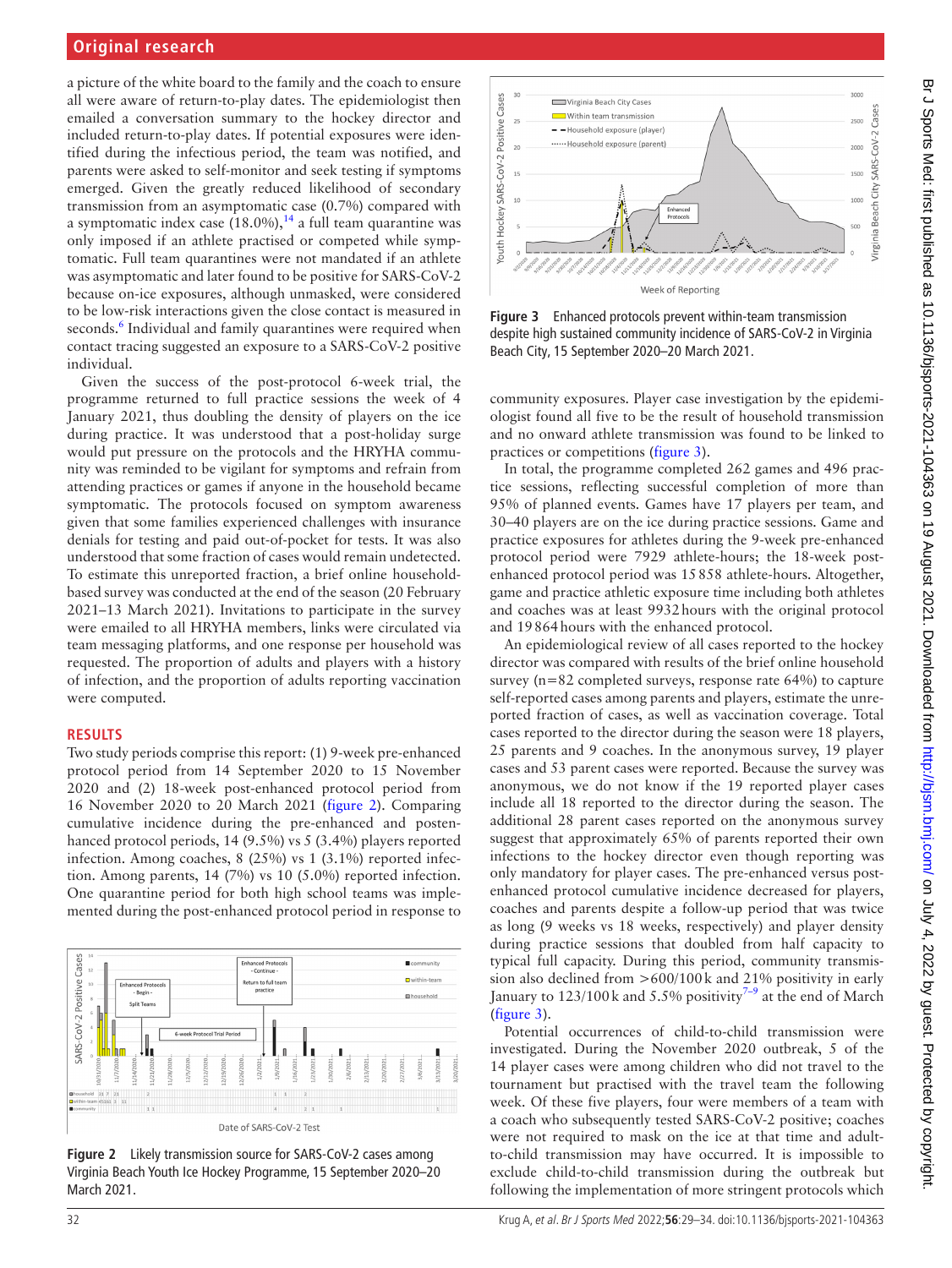strictly limited off-ice interactions within the facility (ie, locker rooms and lobby), no additional player cases were found despite opportunities for transmission during the infectious period. For example, one mildly symptomatic (headache, runny nose) high school player attended practice 2days in a row, prior to receiving a positive SARS-CoV-2 test result. The team was put on quarantine and no further symptoms or positive tests were reported. In another exposure, a coach and five high school players and one sibling went out to breakfast after a game; indoor dining was permitted under state restrictions at the time. One attendee reported a positive SARS-CoV-2 test the next day. The team was put on quarantine given that the exposure occurred not on the ice but over a prolonged period indoors, unmasked, in close proximity with uncertain ventilation. All five players exposed at breakfast tested negative on day five of quarantine.

#### **DISCUSSION**

This report suggests that indoor organised youth sports can operate safely with appropriate protocols in place within hightransmission communities at low or no cost even when athletes are not vaccinated or wearing masks during play. This is of enormous importance for youth and societal well-being because it promotes access to youth sports regardless of the socioeconomic or disease metrics in the surrounding community. The protocols were developed in close collaboration with coaches and parents, and they remained stable without need for modification throughout the rest of the 18-week observation period. One of the unique features of the protocols which make them generalisable to any community is the heightened awareness among parents regarding subtle symptoms resembling the common cold. Other low-cost interventions included reducing congestion in the building by setting up outdoor locker rooms. Finally, although some communities are considering implementing routine athlete testing, funds for this surveillance were not available and the protocols relied entirely on self-reported symptoms and tests. Importantly, and in accordance with WHO guidelines, $^{13}$  players were not required to mask during competition and spectators from within the family were permitted provided they were masked.

No evidence of onward transmission between athletes was found after implementing the enhanced protocols despite returning to a full practice schedule with 30–40 players and 8–10 coaches on the ice at least twice weekly. The travel team met for an additional practice each week. The stricter protocols focused on preventing off-ice transmission within the facility but could not control personal time and risks outside the facility. It is thought that this strict control of interactions within the facility may be effective in managing the highest-risk time for athletes just prior to and after practice or competition in areas with poor ventilation. Outbreaks have been related to indoor youth sports with adult spectators<sup>[3](#page-5-2)</sup> and indoor adult hockey with a symptomatic adult.<sup>4</sup> Potential reasons for not finding sport-related transmission in a community of high prevalence with unmasked athletes may be due to adults and athletes being encouraged to stay home even with subtle symptoms, universal masking among adults and limiting shared indoor time to practices and competitions only. SARS-CoV-2 has also been consistently found to spread more readily from adults than children. $14-17$ 

While player-to-player transmission cannot be excluded given the lack of serial asymptomatic surveillance testing, case investigations only found evidence of household transmission, and no onward transmission within the teams even after unmasked exposure to a positive case during the infectious period. This

seems to support existing literature which reports that asymptomatic COVID-19 transmission in households is estimated to occur only 0.7% of the time.[14](#page-5-10) Studies looking specifically at sport-related COVID-19 transmission have found it be unlikely in asymptomatic adults<sup>[18](#page-5-11)</sup> and exceedingly rare in children<sup>[19](#page-5-12)</sup> even in contact sports. This may be part of the reason why mask mandates have not had a detectable effect on youth sportsassociated COVID-19 transmission in studies controlling for community prevalence.<sup>[20](#page-5-13)</sup>

## **Limitations**

Limitations include lack of asymptomatic surveillance, lack of a control group, and voluntary reporting. During the season, 111 tests were conducted and reported to the director. The correspondence between self-reported player cases (18) and the household survey (19) suggests that the families overwhelmingly cooperated. Of all the symptomatic programme members who sought testing throughout the study period  $(n=42)$ , 90% tested positive. This high positivity may have helped instil confidence in the importance of testing. The reduction in community transmission may have contributed to the declines seen following implementation of more intensive protocols. However, the anonymous survey suggests some adult cases went unreported, a finding that is consistent with the known elevated community transmission during the study period and is to be expected when testing and reporting is voluntary. A periodic anonymous survey may be a useful complement to the expectation of self-reporting to estimate point prevalence within the club. Although community COVID-19 cases began trending down in January 2021, the area remained in a high-transmission status throughout the season. Finally, this study took place prior to the emergence of the SARS-CoV-2 Delta strain.

Youth sports serve a vital function for athletes, their families, and the entire community. This report suggests that, when simple disease mitigation protocols are followed, indoor practice and competition can occur without the use of masks among unvaccinated athletes even in the setting of high community transmission. This has enormous implications for the resumption of youth sports competition worldwide.

## **Key messages**

#### **What are the findings?**

- ► This study suggests indoor youth sports can operate safely with appropriate protocols in place, even within communities of high COVID-19 transmission and even when athletes are not yet vaccinated or wearing masks during play.
- ► No sport-related COVID-19 transmission was found during the 18-week surveillance period of more than 15 858 athletehours of indoor ice hockey practices and competitions, and youth were allowed to play without masks or distancing.

#### **How might it impact on clinical practice in the future?**

- ► Outbreaks of COVID-19 can occur among hockey players and adult coaches and parents, but the transmission appears to be more likely off the ice in areas of congestion, such as lobbies, locker rooms and lines.
- ► Simple mitigation strategies should be implemented to limit indoor crowding, discourage attendance with symptoms and limit adult transmission to children. Elements of this COVID-19 youth indoor sports protocol playbook could be immediately useful in communities worldwide with varying COVID-19 disease spread and vaccination metrics.